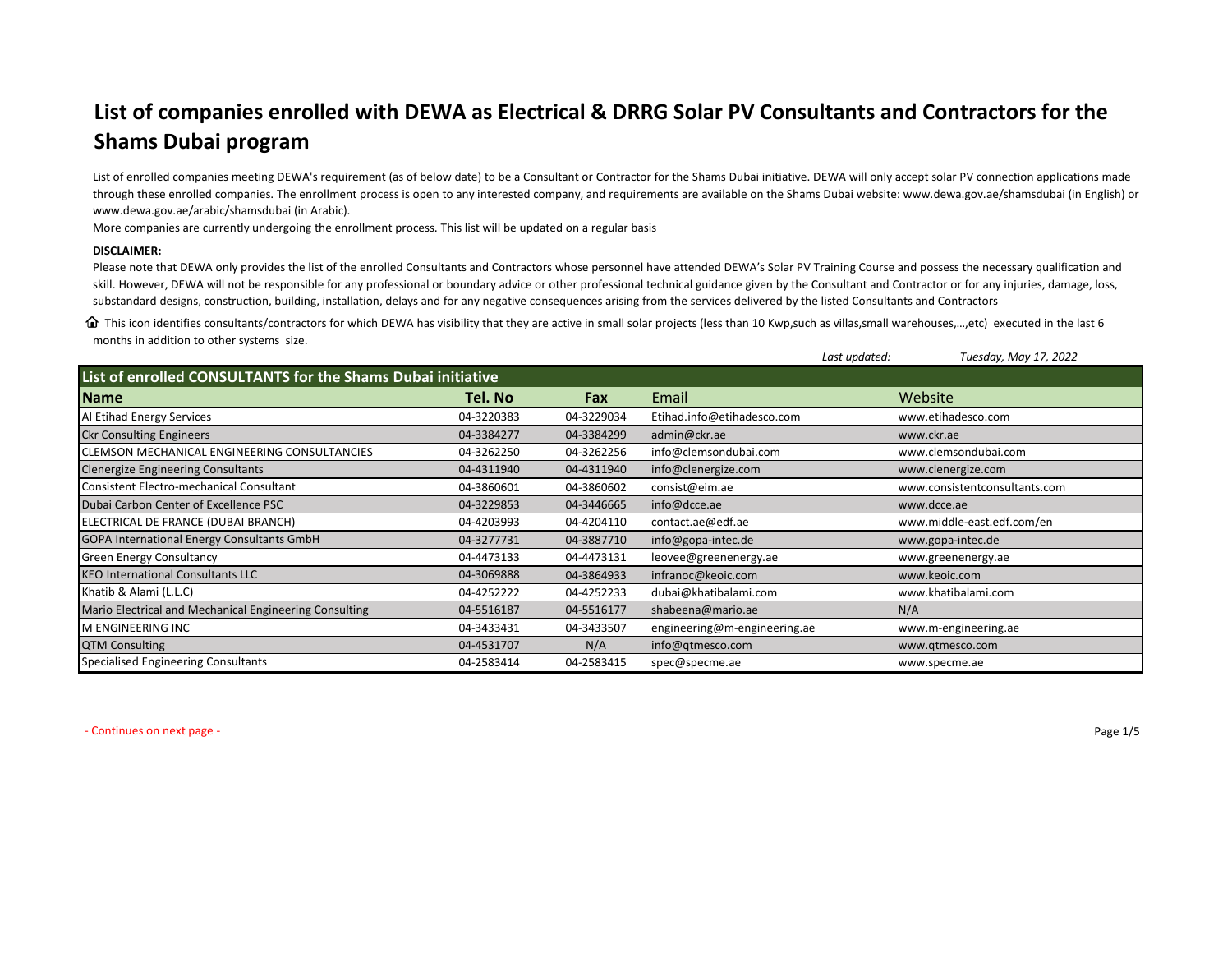| List of enrolled CONTRACTORS for the Shams Dubai initiative |            |             |                               |                            |  |  |
|-------------------------------------------------------------|------------|-------------|-------------------------------|----------------------------|--|--|
| <b>Name</b>                                                 | Tel. No    | Fax         | Email                         | Website                    |  |  |
| A G D Electromechanical LLC                                 | 04-4410336 | 04-4410199  | alexander.dagorov@agd-uae.com | N/A                        |  |  |
| Adam Star Electromechanical Works LLC                       | 04-8854891 | 04-8854892  | info@adamstar.ae              | www.adamstar.ae            |  |  |
| Al Baraka Energy Contracting                                | 04-2514221 | 04-2514132  | sales@albarakaenergy.com      | www.albarakaenergy.com     |  |  |
| Al Futtaim Panatech Company                                 | 04-2085625 | 04-2325687  | ramees.rasheed@alfuttaim.com  | www.panasonicuae.com       |  |  |
| Al Hasoun Alarabiah Contracting & Electromechanical         | 04-3881722 | 04-3881737  | alhasoun@emirates.net.ae      | www.alhasoun.ae            |  |  |
| Al Madaen electromechanical works llc                       | 04-3989340 | 04-3989341  | info@memw.ae                  | www.beacon-energy.com      |  |  |
| Al Mizan International LLC                                  | 04-5533128 | 04-4309673  | solar@almizan.com             | www.almizan.com            |  |  |
| Al Mostajed Technologies                                    | 04-2208333 | 04-2208444  | info.amt@gblenergy.com        | www.gblenergy.com          |  |  |
| Al Naboodah Engineering LLC                                 | 04-2019548 | 04-2948833  | admin.ss@alnaboodah.com       | www.accivil@alnaboodah.com |  |  |
| Al Saheeh Electromechanical Works LLC                       | 06-5645490 | 06-5645940  | alsaheeh@eim.ae               | www.alsaheehgroup.com      |  |  |
| AL SHAFAR UNITED ELECTROMECHANICAL                          | 04-4258005 | 04-3397043  | info.asu@asgcgroup.com        | www.asu.ae                 |  |  |
| Al Shirawi Solar LLC<br>⇧                                   | 04-2821337 | N/A         | info@alshirawisolar.com       | www.alshirawisolar.com     |  |  |
| AL ZAROONI ELECTROMECHANICAL (L.L.C)                        | 04-2764249 | 04-2764285  | info@azemco.com               | www.azemco.com             |  |  |
| ALBWARDY ENGINEERING ENTERPRISES EST                        | 04-3238008 | 04-3238007  | a.jalaludeen@albengg.com      | www.albengg.com            |  |  |
| ALEC Engineering & Contracting LLC                          | 04-4290599 | 0-44290216  | alecdewa@alec.ae              | www.alec.ae                |  |  |
| AlFanar Company-Dubai Branch                                | 04-8858563 | 04-8858547  | fahed.kready@alfanar.com      | www.alfanar.com            |  |  |
| ALLIED VISION ELECTROMECHANICAL                             | 04-5914175 | 04-5914177  | paul@alliedvisionme.com       | www.alliedvisionme.com     |  |  |
| ⇧<br>Alsa Solar Systems LLC                                 | 04-5148091 | 02-665 4405 | alsasolar@alsasolar.com       | www.alsasolar.com          |  |  |
| Almaden Emirates Fortune Power LLC                          | 04-3422523 | 04-4534189  | info@almadenmena.com          | www.almadenmena.com        |  |  |
| Amana Steel buildings Contracting LLC                       | 04-8854448 | 04-8859030  | solar@amanabuildings.com      | www.amanabuildings.com     |  |  |
| Apex Power Concepts Solar Energy LLC                        | 04-2231185 | 04-2271505  | vibin@apexpowerconcepts.com   | www.apexpowerconcepts.com  |  |  |
| ARJ Engineering Services                                    | 04-3389922 | 04-3389933  | sales.red@arjgroup.com        | www.arigroup.com           |  |  |
| Asunim Solar Energy System Contracting                      | 04-5667800 | N/A         | uae@asunim.co                 | www.asunim.co              |  |  |
| Aswan Construction LLC                                      | 04-4508395 | 04-4508386  | kunal@aswansolar.com          | www.aswansolar.com         |  |  |
| B K GULF (L.L.C)                                            | 04-8801606 | 04-8801603  | bkgulf@emirates.net.ae        | www.bkgulf.com             |  |  |
| Beta Green Solar Energy Systems Installation LLC            | 04-2462816 | N/A         | info@betauae.com              | www.betauae.com            |  |  |
| <b>Bin Hanif Electromechanical Works LLC</b>                | 04-2585638 | 04-2585648  | binhanif@eim.ae               | N/A                        |  |  |
| Bravo Solar Energy Systems Contracting                      | 04-3869090 | 04-3869191  | info@bravosolarenergy.com     | www.bravosolarenergy.com   |  |  |
| C.A.T. International Limited-DubaiBranch                    | 04-3444009 | 04-3444047  | renewables@catgroup.net       | www.catgroup.net           |  |  |
| Care 4 Electromechanical LLC                                | 04-2676793 | 04-2676673  | care4dxb@emirates.net.ae      | www.care4global.com        |  |  |
| <b>City Solar Energy Systems LLC</b>                        | 04-3237573 | 04-3237674  | info@citysolar.ae             | www.citysolar.ae           |  |  |
| CIVIL MATRIX CONTRACTING                                    | 04-2563980 | 04-2563981  | info@civilmatrixco.com        | www.civilmatrizco.com      |  |  |
| CORODEX ELECTRICAL FITTING CONTRACTING LLC                  | 04-3472900 | 04-3472796  | s.nidhin@corodex.com          | www.concorde-corodex.com   |  |  |
| Danway Electrical & Mechanical Engg. LLC                    | 04-3657600 | 04-8856639  | dewanoc@danwayeme.com         | www.danwayeme.com          |  |  |
| Dome Advanced Electromechanical works                       | 04-3366144 | 04-3359434  | elsayed@domeint.com           | www.domeint.com            |  |  |
| ⇧<br>Dubai Carbon Center of Excellence PSC                  | 04-3229853 | 04-3446665  | info@dcce.ae                  | www.dcce.ae                |  |  |
| <b>Duserve Facilities Management</b>                        | 04-8141267 | 04-8141167  | info@duservefm.com            | www.duservefm.com          |  |  |
| - Continues on next page -                                  |            |             |                               | Page 2/5                   |  |  |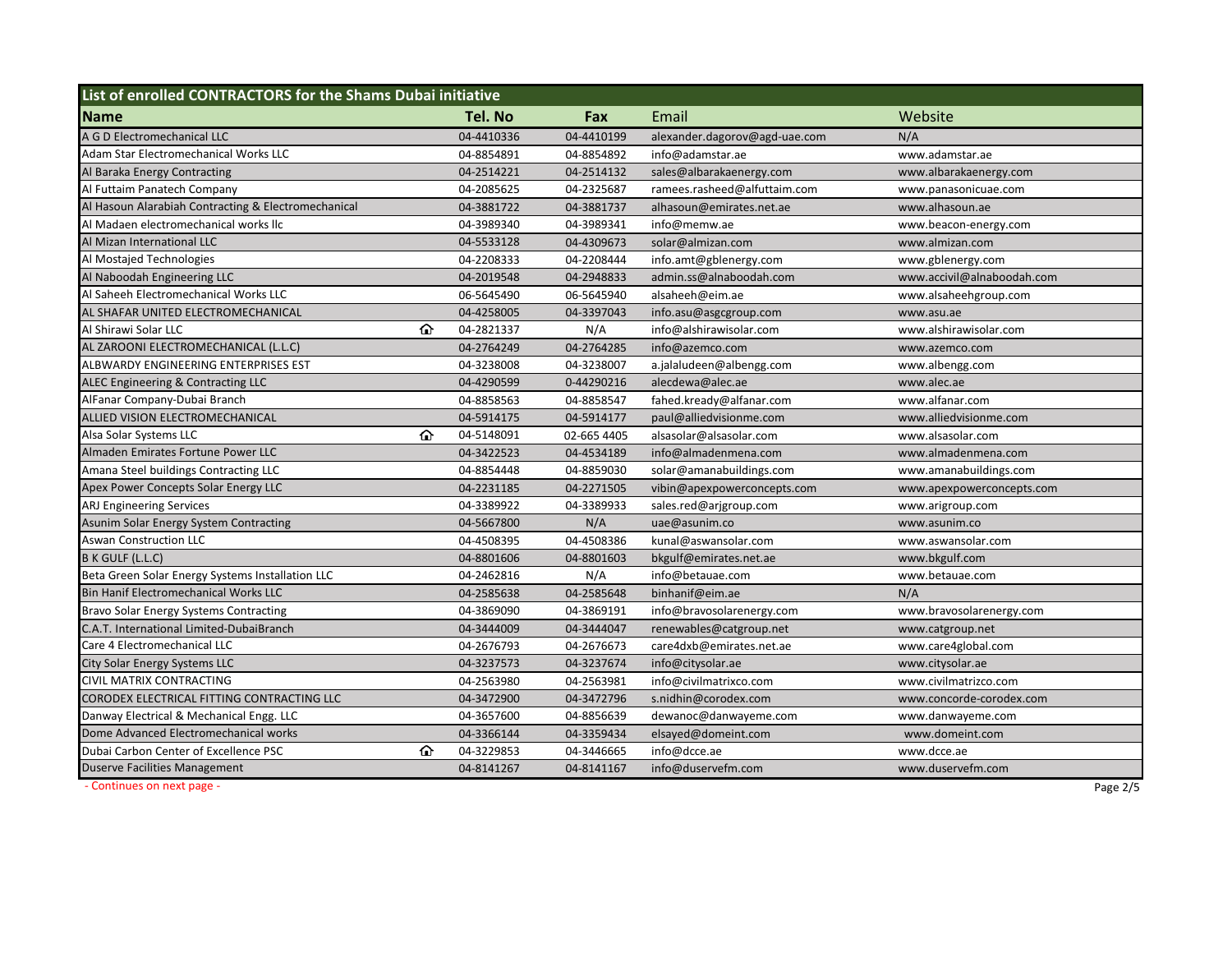| <b>Name</b>                                     | Tel. No    | Fax        | Email                          | Website                    |
|-------------------------------------------------|------------|------------|--------------------------------|----------------------------|
| Dutch Digital Distributors LLC                  | 04-3244060 | 04-3242331 | mail@3demirates.ae             | www.3demirates.ae          |
| Enerwhere Sustainable Energy Middle East LLC    | 04-3969765 | 04-4314614 | info@enerwhere.com             | www.enerwhere.com          |
| <b>ECOLIFE ENERGY SYSTEM</b>                    | 04-3993589 | 04-5594712 | info@ecolifesolar.com          | www.ecolifesolar.ae        |
| EMIRATES RENEWABLE ENERGY COMPANY LLC           | 04-2668855 | 04-2666844 | kalai@emiratesrenewable.com    | www.emiratesrenewable.com  |
| <b>Emirates Electrical Engineering LLC</b>      | 04-4543400 | 04-4543444 | eee@alrostamanigroup.ae        | www.alrostamanigroup.ae    |
| <b>EMPEREAL RUBY SOLAR ENERGY SYSTEMS INSTA</b> | 04-8835515 | N/A        | info@empereal.com              | www.empereal.com           |
| <b>EMSOL Engineering &amp; Contracting</b>      | 04-3962345 | 04-3960363 | info@emsol.ae                  | WWW.emsol.ae               |
| <b>Enova Facilities Management Services LLC</b> | 04-2038034 | 04-2038112 | ahlan@enova-me.com             | www.enova-me.com           |
| <b>Enviromena Power Systems</b>                 | 04-4308532 | 04-4306499 | contact@Enviromena.com         | www.Enviromena.com         |
| Euro Emirates Electro Mechanical Services LLC   | 04-4508217 | 04-4508207 | main@euroemirates.com          | www.euroemirates.com       |
| <b>Eurolink Electrical And Sanitary Install</b> | 04-2563710 | 04-2563720 | info@eurolink.ae               | www.eurolink.ae            |
| <b>Future Earth Energy Systems</b>              | 04-8834554 | 04-8834554 | don@future-earth-dubai.com     | www.future-earth-dubai.com |
| FUTURE JOURNEY ENERGY SOLUTIONS L.L.C           | 04-8105105 | 04-8105106 | info@fjenergysolutions.com     | www.fjenergysolutions.com  |
| General enterprises co GECO LLC                 | 04-3434733 | 04-3434467 | business@gecome.com            | www.gecome.com             |
| GENFOCUS ELECTROMECHANICAL CONTRACTING          | 04-2649858 | 04-2649858 | dxb@genfocusuae.com            | www.genfocusuae.com        |
| GES Green Solar Energy Systems LLC              | 04-3867474 | 04-3867444 | info@ges-solar.com             | www.ges-solar.com          |
| Gilco Contracting And Building Works LLC        | 04-3961525 | 04-3961535 | mail@gilco.ae                  | www.gilco-contracting.com  |
| ⋒<br><b>H H H Construction LLC</b>              | 04-2959225 | 04-2978861 | PV-Solar@hhhc.ae               | www.hhhc.ae                |
| <b>HCT Technical Services LLC</b>               | 04-3388933 | 04-2382929 | info@hcttechnical.com          | www.hcttechnical.com       |
| HELIOS PHOEBE SOLAR ENERGY SYSTEMS INSTA        | 04-3684361 | N/A        | info@heliosphoebe.com          | www.heliosphoebe.com       |
| HIGH SYSTEMS ELECTROMECHANICS L.L.C             | 04-2679575 | 04-2679579 | solar@hsedubai.com             | www.hsedubai.com           |
| <b>Hollandia Solar Contracting LLC</b>          | 04-4548490 | 04-4548491 | solar@hollandiasolar.com       | www.hollandiasolar.com     |
| Ibn Al Nafees Contracting                       | 04-2850877 | 04-2851040 | info@ian.ae                    | www.ian.ae                 |
| <b>Integrated Power Solutions</b>               | 04-3356444 | 04-3957144 | info@ipsemirates.com           | N/A                        |
| <b>JAMS Contracting LLC</b>                     | 04-2672324 | 04-2673813 | Eng.manickam@jams-cont.com     | www.jamshrsolutions.com    |
| Jubaili Bros. LLC                               | 04-8832023 | 04-8832053 | michel.battikh@jubailibros.com | www.jubailibros.com        |
| Kaltech Energy LLC                              | 04-2567708 | 04-2567709 | info@kaltechenergy.com         | www.kaltechenergy.com      |
| <b>KTC International Contracting LLC</b>        | 04-5876599 | 04-5876585 | mohammed.hamed@ktcco.net       | www.ktcco.net              |
| LEO SOLAR ENERGY SYSTEMS INSTALLATION           | 04-4314084 | N/A        | info@leo-solar.ae              | www.leo-solar.ae           |
| Life Energy Company                             | 04-3116002 | 04-3116111 | b.alnazer@thelifeenergy.com    | www.thelifeenergy.com      |
| Link Light Electrical Works LLC                 | 04-2675071 | 04-2675081 | lledubai@emirates.net.ae       | www.linklightuae.com       |
| Liwa Engineering Services LLC                   | 04-2594431 | 04-2594432 | adora@liwaengineering.com      | N/A                        |
| LTS ELECTROMECHANICAL EQUIPMENT INSTALLA        | 04-3987337 | 04-3987557 | nakul@aqqgroup.com             | www.ltselectromech.com     |
| Mahindra Susten Private Limited - Dubai Branch  | 04-4259775 | N/A        | agarwal.sumit2@mahindra.com    | www.mahindrasusten.com     |
| Man Energy LLC                                  | 06-5663871 | 06-5663755 | project@man.energy             | www.man.energy             |
| <b>Masdar Technical Services</b>                | 04-8321545 | 04-8321546 | info@masdardxb.ae              | www.masdardxb.ae           |
| MCMASTER ELECTROMECHANICAL WORKS CO LLC         | 04-4227559 | 04-4227558 | projects@mcmaster.ae           | www.mcmaster.ae            |
| Meagle Sun Solar Energy System                  | 04-7706672 | 04-7706672 | contact@meaglesun.com          | www.meaglesun.com          |
| <b>MEDCO Contracting LLC</b>                    | 04-2699113 | 04-2654900 | info@medco-maintenance.com     | www.medco-maintenance.com  |
| - Continues on next page -                      |            |            |                                | Page 3/5                   |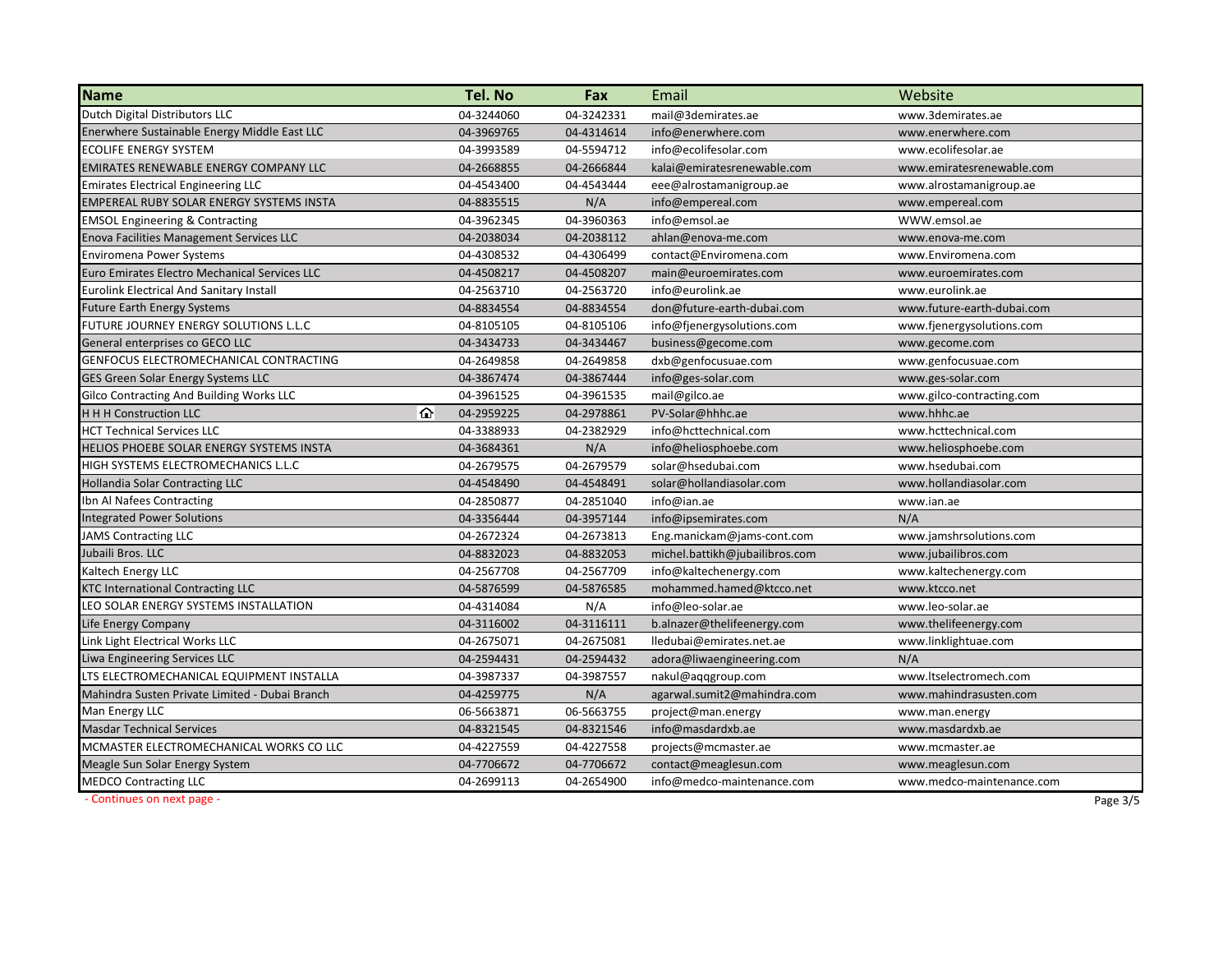| <b>Name</b>                                            | Tel. No         | Fax        | Email                           | Website                            |
|--------------------------------------------------------|-----------------|------------|---------------------------------|------------------------------------|
| <b>Mill Projects Technical Services LLC</b>            | 04-3478081      | 04-3478082 | ali@millmechanical.com          | www.millgroup.net                  |
| Najma Al Taef Building Contracting L.L.C               | 04-3200389      | 04-3205088 | info@nabc.ae                    | www.nabc.ae                        |
| Navitas Solar Energy Systems Contracting LLC           | 04-8842069      | 04-8842069 | info@navitasdwc.com             | www.navitasdwc.com                 |
| Neon Electrical Fitting Contracting LLC                | 04-5136097      | 04-5514710 | info@envirofina.com             | www.envirofina.com                 |
| Nimsmarts Technical Services                           | 04-5467016      | 04-5467016 | projects@nimsmartstech.com      | www.nimsmartstech.com              |
| NIPPON ENERGY SYSTEMS LLC                              | 04-3180291      | 04-3180292 | info@nipponenergy.co            | www.nipponenergy.co                |
| North Ocean Contracting LLC                            | 04-5515498      | 04-5515479 | murtazas@northocean.co          | N/A                                |
| <b>Odasco Automation Solution</b>                      | 04-4548657      | 04-4548607 | info@odasco.com                 | www.odasco.com                     |
| Pepco Engineering Co. LLC                              | 04-2737263      | 04-2737268 | reena@pepcogroup.com            | www.pepcogroup.com                 |
| Power Enfinity Solar Energy Systems Inst               | 04-3353535      | 04-3353553 | info@powerenfinity.com          | www.powerenfinity.com              |
| Power Advantage Intl Elec.Mech Co LLC                  | 04-4413886      | 04-4414235 | info@advantagemep.com           | www.advantagemep.com               |
| Extra High Voltage Ele Mech Cont LLC                   | 04-5668542      | 04-5668550 | support@ehvemc.com              | www.ehvemc.com                     |
| <b>Powerflow Electromechanical Works</b>               | 04-2679800      | 04-2970626 | powerf@emirates.net.ae          | www.poverflow.ae                   |
| Prime Electrical Contracting Company LLC               | 04-2721262      | 04-2720805 | primeele@emirates.net.ae        | www.primeeleuae.com                |
| Hansa Energy Solutions LLC                             | 04-2354022      | 04-3342106 | info@hansaesco.com              | www.hansaesco.com                  |
| Process Ware Cont. LLC (Bhatia Brothers)               | 04-8132678      | 04-8864108 | solar@bbisd.com                 | www.bhatia.com                     |
| <b>Pure Energy Construction</b>                        | 04-3724336      | 04-3724337 | photovoltaics@purenergy.ae      | www.purenergy.ae                   |
| <b>QTM Technical Services LLC</b>                      | 04-4531707      | 04-4531707 | info@qtmesco.com                | www.qtmesco.com                    |
| Ras Al Assad Electro Mechanical Works LLC              | 04-2641717      | N/A        | info@rasalassad.ae              | www.rasalassad.com                 |
| Renergy Elect Mech works LLC                           | 04-2511308      | 04-2573889 | info@renergy.ae                 | www.renergy.ae                     |
| Renewtec Energy Technology LLC                         | 04-2574441      | 04-2574568 | muhammed@al-hamad.com           | www.al-hamad.com                   |
| Rentech System LLC                                     | ⇧<br>04-2222456 | 04-2241141 | contact@rentech.ae              | www.rentech.ae                     |
| S M E ELECTROMECHANICAL (L.L.C)                        | 04-5136662      | 04-5136672 | maruthiraj@smeuae.com           | www.smeuae.com                     |
| Safe Plus Technical Services LLC                       | 04-3415552      | 04-3415494 | contact@safeplus.ae             | www.safeplus.ae                    |
| Scan Electromechanical Contracting LLC                 | 04-2275998      | 04-2275998 | solar@scanllc.com               | www.scanelectromechanical.com      |
| S D G Energy Contracting LLC (Sharaf DG)               | 04-2530500      | 04-2820818 | sdgenergy@sharafdg.com          | www.sdgenergy.com                  |
| <b>Siraj Power Contracting</b>                         | 04-8831972      | 04-2690740 | info@sirajpower.com             | www.sirajpower.com                 |
| Site Technology LLC-Dubai Brunch                       | 04-5515173      | 04-5515180 | sitetech@site-technology.com    | www.site-technology.com            |
| SMART AUTOMATION ENERGY LLC                            | 04-3794984      | N/A        | info@smartae.ae                 | www.smartae.ae                     |
| Smart Gulf Solar Energy Systems LLC                    | 04-3995218      | 04-3995452 | sales@smartgulfsolar.com        | www.smartgulfsolar.com             |
| <b>Smart Volt Technical Works LLC</b>                  | 04-2610898      | N/A        | info@smartvoltgroup.com         | N/A                                |
| Solar king Energy System Installation LLC              | 04-2281188      | N/A        | info@solarkingdubai.com         | www.solarkingdubai.com             |
| <b>Solar Land Technical Services</b>                   | 04-2642960      | 04-2642961 | support@solarlandtech.com       | www.solarlandtechnicalservices.com |
| Solec Solar Energy Systems LLC                         | 04-5135508      | 04-5135508 | info@solec-uae.com              | www.solec-uae.com                  |
| SOLSTICE TECHNICAL SERVICES LLC                        | 04-2522245      | 04-2522246 | infor@solstice-technologies.com | www.solstice-technologies.com      |
| STORM POWER CONTRACTING LLC                            | 04-2964122      | 04-2699892 | INFO@STORMPOWERCONTRACTING.COM  | N/A                                |
| Sunmar Sky Electromechanical                           | 04-2240812      | 04-2240349 | ashraf@sunmarsky.com            | www.sunmarsky.com                  |
| Sunnel Middle East Solar Energy System Contracting LLC | 04-4230844      | 04-4230897 | m.palabiyik@sunelgroup.com      | www.sunelgroup.com                 |
| Sunroofs Enviro Solar Energy System LLC                | 04-3477080      | N/A        | aakash.sharma@cleanmaxsolar.com | www.cleanmaxsolar.com              |
| - Continues on next page -                             |                 |            |                                 | Page 4/5                           |